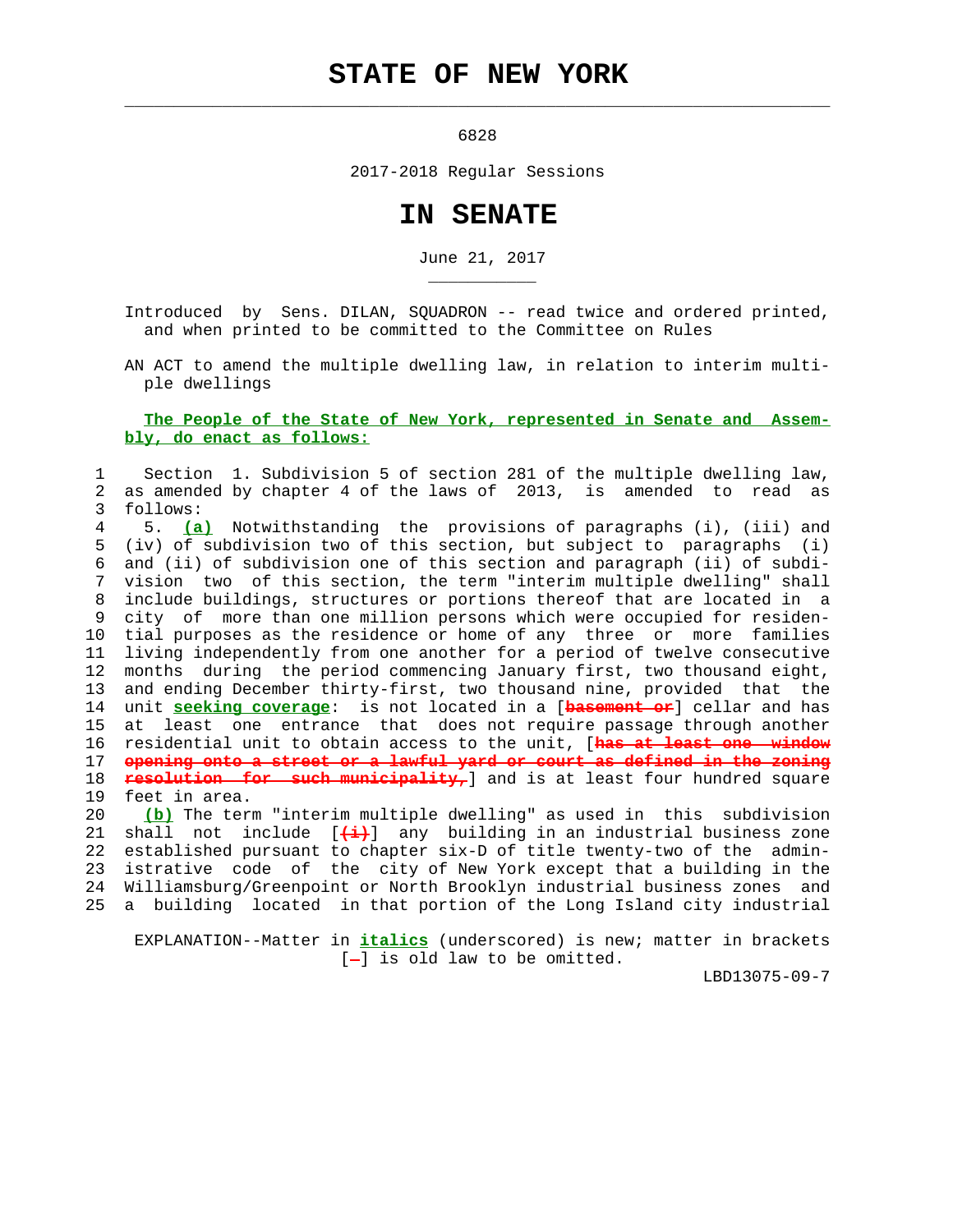1 business zone that has frontage on either side of forty-seventh avenue 2 or is located north of forty-seventh avenue and south of Skillman avenue 3 or in that portion of the Long Island city industrial business zone that 4 is located north of forty-fourth drive, south of Queens plaza north, and 5 west of twenty-third street may be included in the term "interim multi- 6 ple dwelling," or (ii) units in any building, other than a building that 7 is already defined as an "interim multiple dwelling" pursuant to subdi- 8 vision one, two, three or four of this section, that, at the time this<br>9 subdivision shall take effect and continuing at the time of the subdivision shall take effect and continuing at the time of the 10 submission of an application for coverage by any party, also contains a 11 use actively and currently pursued, which use is set forth in use 12 [**groups fifteen through**] **group** eighteen, as described in the zoning 13 resolution of such municipality in effect on June twenty-first, two 14 thousand ten, and which the loft board has determined in rules and regu- 15 lation is inherently incompatible with residential use in the same 16 building, provided that the loft board may by rule exempt categories of 17 units or buildings from such use incompatibility determinations includ- 18 ing but not limited to residentially occupied units or subcategories of 19 such units, and provided, further that if a building does not contain 20 such active uses at the time this subdivision takes effect, no subse- 21 quent use by the owner of the building shall eliminate the protections 22 of this section for any residential occupants in the building already 23 qualified for such protections.

 24 **(c)** The term "interim multiple dwelling," as used in this subdivision 25 shall also include buildings, structures or portions thereof that are 26 located north of West 24th Street and south of West 27th Street and west 27 of tenth avenue and east of eleventh avenue in a city of more than one 28 million persons which were occupied for residential purposes as the 29 residence or home of any two or more families living independently from 30 one another for a period of twelve consecutive months during the period 31 commencing January first, two thousand eight, and ending December thir- 32 ty-first, two thousand nine and subject to all the conditions and limi- 33 tations of this subdivision other than the number of units in the build- 34 ing. A reduction in the number of occupied residential units in a 35 building after meeting the aforementioned twelve consecutive month 36 requirement shall not eliminate the protections of this section for any 37 remaining residential occupants qualified for such protections. Non-re- 38 sidential space in a building as of the effective date of this subdivi- 39 sion shall be offered for residential use only after the obtaining of a 40 residential certificate of occupancy for such space and such space shall 41 be exempt from this article, even if a portion of such building may be 42 an interim multiple dwelling.

 43 § 2. Subdivision 5 of section 281 of the multiple dwelling law, as 44 amended by chapter 139 of the laws of 2011, is amended to read as 45 follows:

 46 5. **(a)** Notwithstanding the provisions of paragraphs (i), (iii) and 47 (iv) of subdivision two of this section, but subject to paragraphs (i) 48 and (ii) of subdivision one of this section and paragraph (ii) of subdi- 49 vision two of this section, the term "interim multiple dwelling" shall 50 include buildings, structures or portions thereof that are located in a 51 city of more than one million persons which were occupied for residen- 52 tial purposes as the residence or home of any three or more families 53 living independently from one another for a period of twelve consecutive 54 months during the period commencing January first, two thousand eight, 55 and ending December thirty-first, two thousand nine, provided that the 56 unit **seeking coverage**: is not located in a [**basement or**] cellar and has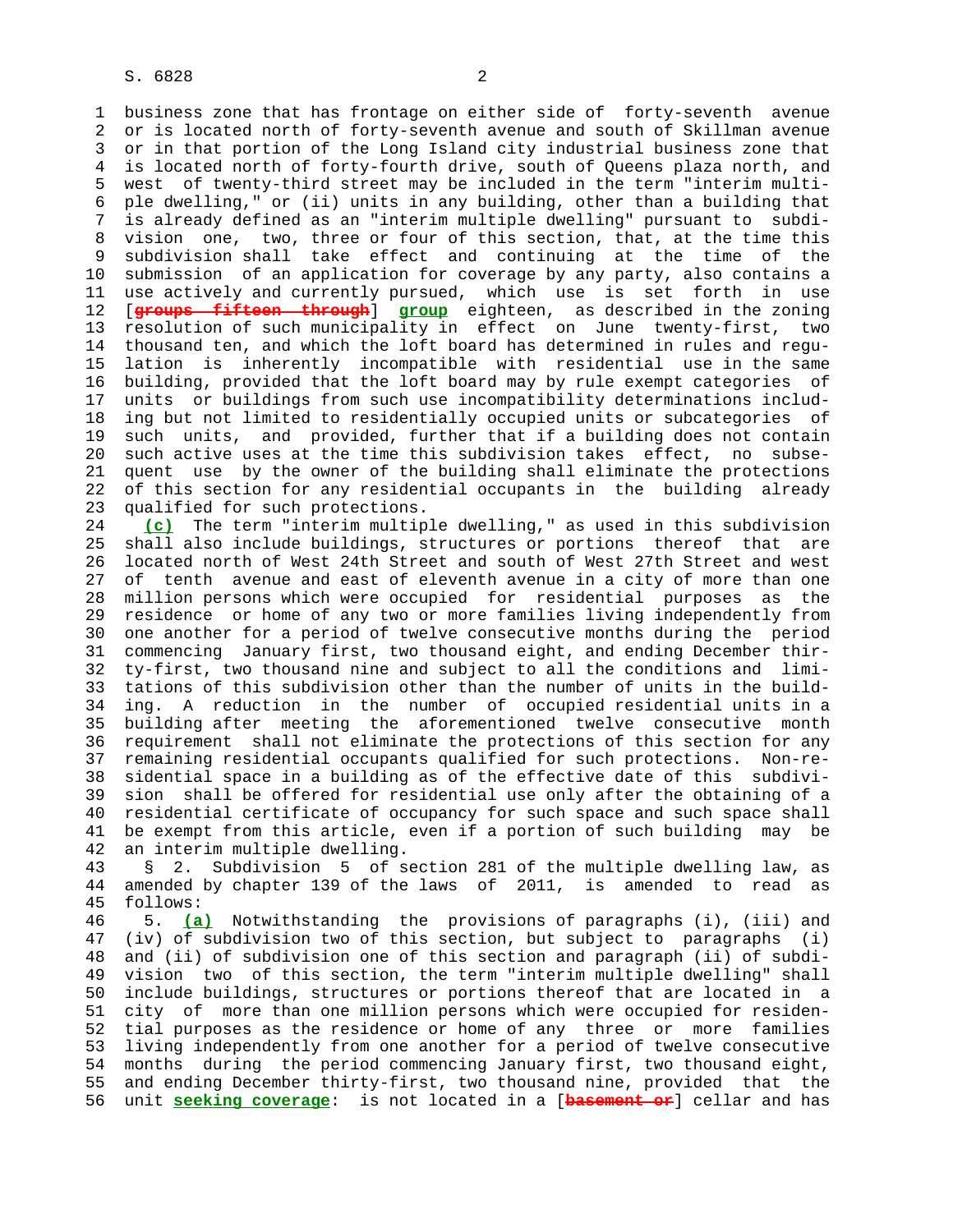1 at least one entrance that does not require passage through another 2 residential unit to obtain access to the unit, [**has at least one window** 3 **opening onto a street or a lawful yard or court as defined in the zoning** 4 **resolution for such municipality,**] and is at least five hundred fifty 5 square feet in area. **(b)** The term "interim multiple dwelling" as used 6 in this subdivision shall not include [**(i)**] any building in an indus- 7 trial business zone established pursuant to chapter six-D of title twen- 8 ty-two of the administrative code of the city of New York except that a 9 building in the Williamsburg/Greenpoint or North Brooklyn industrial 10 business zones and a building located in that portion of the Long Island 11 city industrial business zone that has frontage on either side of 12 forty-seventh avenue or is located north of forty-seventh avenue and 13 south of Skillman avenue or in that portion of the Long Island city 14 industrial business zone that is located north of forty-fourth drive, 15 south of Queens plaza north, and west of twenty-third street may be 16 included in the term "interim multiple dwelling," or (ii) units in any 17 building**, other than a building that is already defined as an "interim** 18 **multiple dwelling" pursuant to subdivision one, two, three or four of** 19 **this section,** that, at the time this subdivision shall take effect **and** 20 **continuing at the time of the submission of an application for coverage** 21 **by any party**, also contains a use actively and currently pursued, which 22 use is set forth in use [**groups fifteen through**] **group** eighteen, as 23 described in the zoning resolution of such municipality in effect on 24 June twenty-first, two thousand ten, and which the loft board has deter- 25 mined in rules and regulation is inherently incompatible with residen- 26 tial use in the same building, provided that **the loft board may by rule** 27 **exempt categories of units or buildings from such use incompatibility** 28 **determinations including but not limited to residentially occupied units** 29 **or subcategories of such units, and provided, further that** if a building 30 does not contain such active uses at the time this subdivision takes 31 effect, no subsequent use by the owner of the building shall eliminate 32 the protections of this section for any residential occupants in the 33 building already qualified for such protections. **(c)** The term "interim 34 multiple dwelling," as used in this subdivision shall also include 35 buildings, structures or portions thereof that are located north of West 36 24th Street and south of West 27th Street and west of tenth avenue and 37 east of eleventh avenue in a city of more than one million persons which 38 were occupied for residential purposes as the residence or home of any 39 two or more families living independently from one another for a period 40 of twelve consecutive months during the period commencing January first, 41 two thousand eight, and ending December thirty-first, two thousand nine 42 and subject to all the conditions and limitations of this subdivision 43 other than the number of units in the building. A reduction in the 44 number of occupied residential units in a building after meeting the 45 aforementioned twelve consecutive month requirement shall not eliminate 46 the protections of this section for any remaining residential occupants 47 qualified for such protections. Non-residential space in a building as 48 of the effective date of this subdivision shall be offered for residen- 49 tial use only after the obtaining of a residential certificate of occu- 50 pancy for such space and such space shall be exempt from this article, 51 even if a portion of such building may be an interim multiple dwelling. 52 § 3. Section 281 of the multiple dwelling law is amended by adding a 53 new subdivision 6 to read as follows: 54 **6. (a) Notwithstanding the provisions of paragraphs (i), (iii) and**

 55 **(iv) of subdivision two of this section, but subject to paragraphs (i)** 56 **and (ii) of subdivision one of this section and paragraph (ii) of subdi-**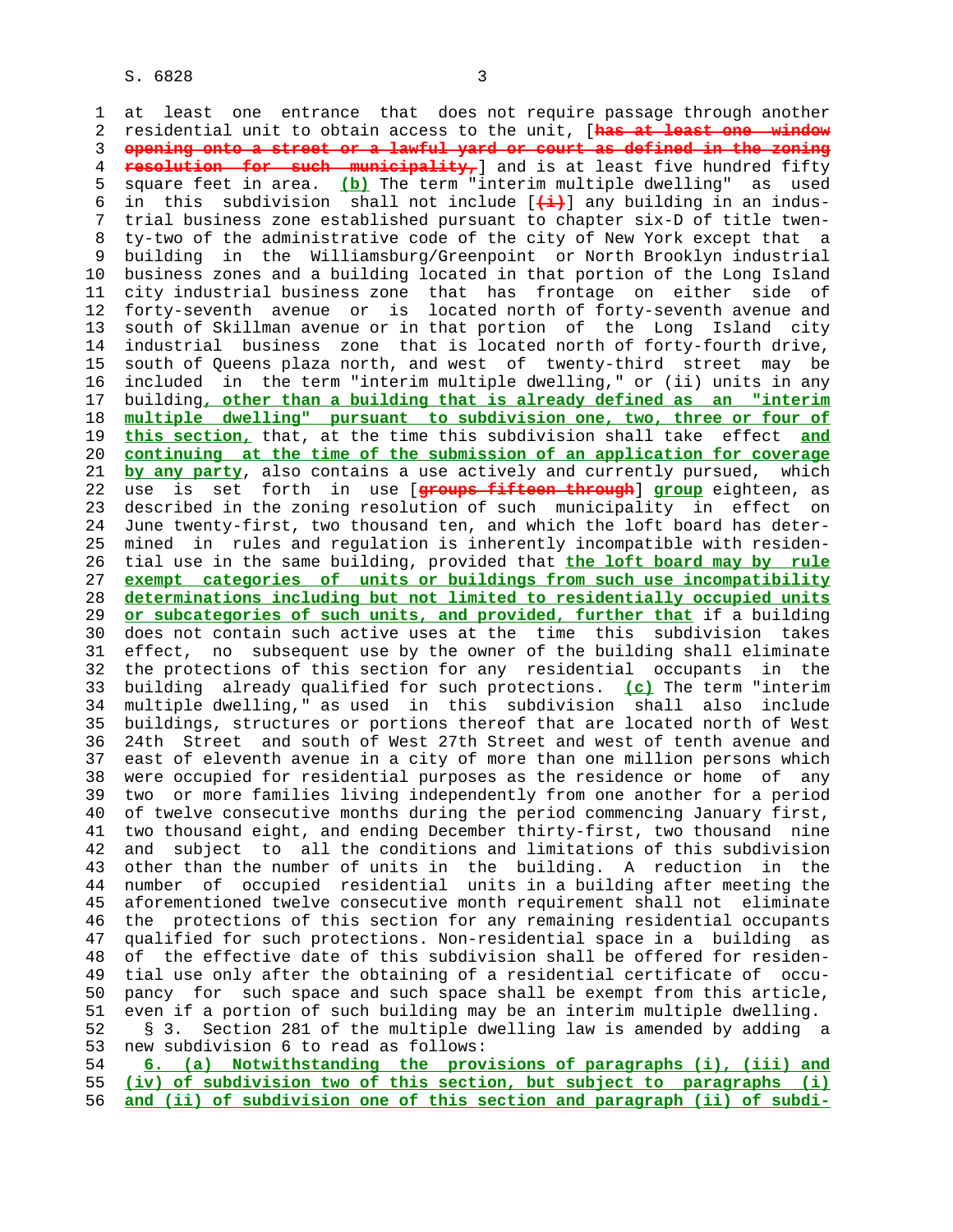S. 6828 4

**vision two of this section, the term "interim multiple dwelling" shall include buildings, structures or portions thereof that are located in a city of more than one million persons which were occupied for residen- tial purposes as the residence or home of any three or more families living independently from one another for a period of twelve consecutive months during the period commencing January first, two thousand fifteen, and ending December thirty-first, two thousand sixteen, provided that the unit seeking coverage: is not located in a cellar and has at least one entrance that does not require passage through another residential unit to obtain access to the unit, and is at least four hundred square feet in area. (b) The term "interim multiple dwelling" as used in this subdivision shall not include (i) any building in an industrial business zone estab lished pursuant to chapter six-D of title twenty-two of the administra-tive code of the city of New York except that a building in the Williamsburg/Greenpoint or North Brooklyn industrial business zones and a building located in that portion of the Long Island city industrial business zone that has frontage on either side of forty-seventh avenue or is located north of forty-seventh avenue and south of Skillman avenue or in that portion of the Long Island city industrial business zone that is located north of forty-fourth drive, south of Queens plaza north, and west of twenty-third street may be included in the term "interim multi- ple dwelling", or (ii) units in any building, other than a building that is already defined as an "interim multiple dwelling" pursuant to subdi- vision one, two, three or four of this section, that, at the time this subdivision shall take effect and continuing at the time of the submission of an application for coverage by any party, also contains a use actively and currently pursued, which use is set forth in use group eighteen, as described in the zoning resolution of such municipality in effect on June twenty-first, two thousand ten, and which the loft board has determined in rules and regulation is inherently incompatible with residential use in the same building, provided that the loft board may by rule exempt categories of units or buildings from such use incompat- ibility determinations including but not limited to residentially occu- pied units or subcategories of such units, and provided, further that if a building does not contain such active uses at the time this subdivi- sion takes effect, no subsequent use by the owner of the building shall eliminate the protections of this section for any residential occupants in the building already qualified for such protections. (c) The term "interim multiple dwelling", as used in this subdivision shall also include buildings, structures or portions thereof that are located north of West 24th Street and south of West 27th Street and west of tenth avenue and east of eleventh avenue in a city of more than one million persons which were occupied for residential purposes as the residence or home of any two or more families living independently from one another for a period of twelve consecutive months during the period commencing January first, two thousand fifteen, and ending December thirty-first, two thousand sixteen and subject to all the conditions and limitations of this subdivision other than the number of units in the building. A reduction in the number of occupied residential units in a building after meeting the aforementioned twelve consecutive month requirement shall not eliminate the protections of this section for any remaining residential occupants qualified for such protections. Non-re-**

**sidential space in a building as of the effective date of this subdivi- sion shall be offered for residential use only after the obtaining of a residential certificate of occupancy for such space and such space shall**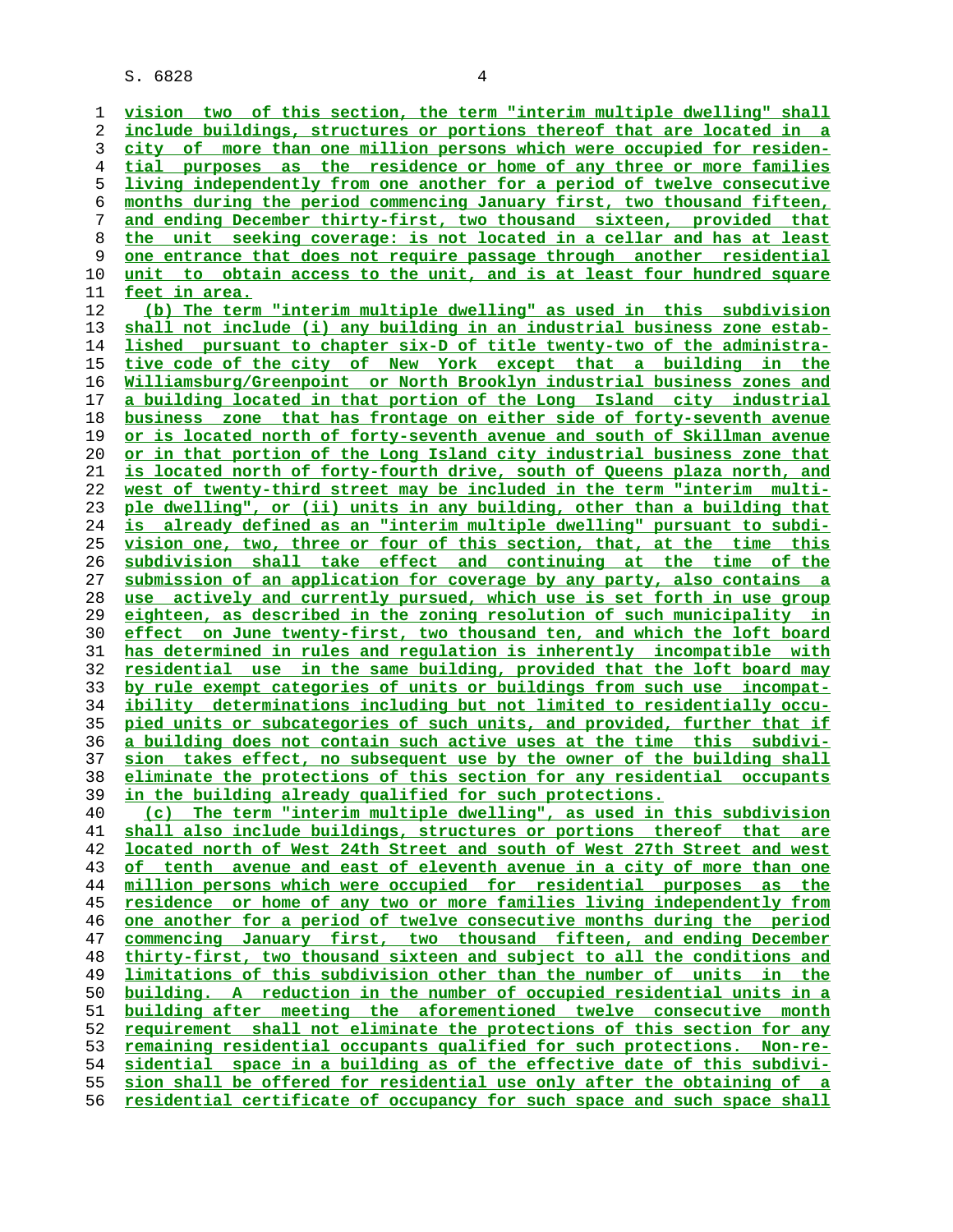1 **be exempt from this article, even if a portion of such building may be** 2 **an interim multiple dwelling.**

 3 § 4. Section 282 of the multiple dwelling law, as amended by chapter 4 147 of the laws of 2010, is amended to read as follows:

 5 § 282. Establishment of special loft unit. **(1)** In order to resolve 6 complaints of owners of interim multiple dwellings and of residential 7 occupants of such buildings qualified for the protection of this arti- 8 cle, and to act upon hardship applications made pursuant to this arti-<br>9 cle, a special loft unit referred to herein as the "loft board" shall be 9 cle, a special loft unit referred to herein as the "loft board" shall be 10 established which shall consist of from four to nine members represen- 11 tative of the public, the real estate industry, loft residential 12 tenants, [**and loft manufacturing interests,**] and a chairperson, all to 13 be appointed by the mayor of the municipality and to serve such terms as 14 he may designate. The compensation of the members of the loft board 15 shall be fixed by the mayor. The members of the loft board shall not be 16 considered employees of the state or the municipality, provided, howev- 17 er, that state or municipal employees or officers may be named to the 18 loft board. The mayor shall establish the loft board within ninety days 19 of the effective date of chapter three hundred forty-nine of the laws of 20 nineteen hundred eighty-two. The loft board shall have such office and 21 staff as shall be necessary to carry out functions conferred upon it and 22 may request and receive assistance from any state or municipal agency or 23 department. The loft board shall have the following duties: [**(a)**] **(i)** 24 the determination of interim multiple dwelling status and other issues 25 of coverage pursuant to this article; [**(b)**] **(ii)** the resolution of all 26 hardship appeals brought under this article; [**(c)**] **(iii)** the determi- 27 nation of any claim for rent adjustment under this article by an owner 28 or tenant; [**(d)**] **(iv)** the issuance, after a public hearing, and the 29 enforcement of rules and regulations governing minimum housing mainte- 30 nance standards in interim multiple dwellings (subject to the provisions 31 of this chapter and any local building code), rent adjustments prior to 32 legalization, compliance with this article and the hearing of complaints 33 and applications made to it pursuant to this article; and [**(e)**] **(v)** 34 determination of controversies arising over the fair market value of a 35 residential tenant's fixtures or reasonable moving expenses. 36 **(2)** The violation of any rule or regulation promulgated by the loft 37 board shall be punishable by a civil penalty determined by the loft 38 board not to exceed [**seventeen thousand five hundred**] **twenty-five thou-** 39 **sand** dollars which may be recovered by the municipality by a proceeding 40 in any court of competent jurisdiction. **The corporation counsel may** 41 **bring and maintain a civil proceeding in the name of the city in the** 42 **supreme court of the county in which the building, erection or place is** 43 **located to enjoin violations of this article.** The loft board may desig- 44 nate provisions of such rules and regulations for enforcement in 45 proceedings before the environmental control board of such municipality. 46 Notices of violation returnable to such environmental control board may 47 be issued by officers and employees of the department of buildings of 48 such municipality and served in the same manner as violations returnable 49 to such board within the jurisdiction of such department. The environ-

 51 shall have the power to impose civil penalties, not to exceed [**seven-** 52 **teen**] **twenty-five** thousand [**five hundred**] dollars for each violation, 53 and to issue judgments, which may be docketed and enforced as set forth 54 in section one thousand forty-nine-a of the New York city charter.

50 mental control board, when acting as the designee of the loft board,

 55 **(3)** The loft board may charge and collect reasonable fees in the 56 execution of its responsibilities. The loft board may administer oaths,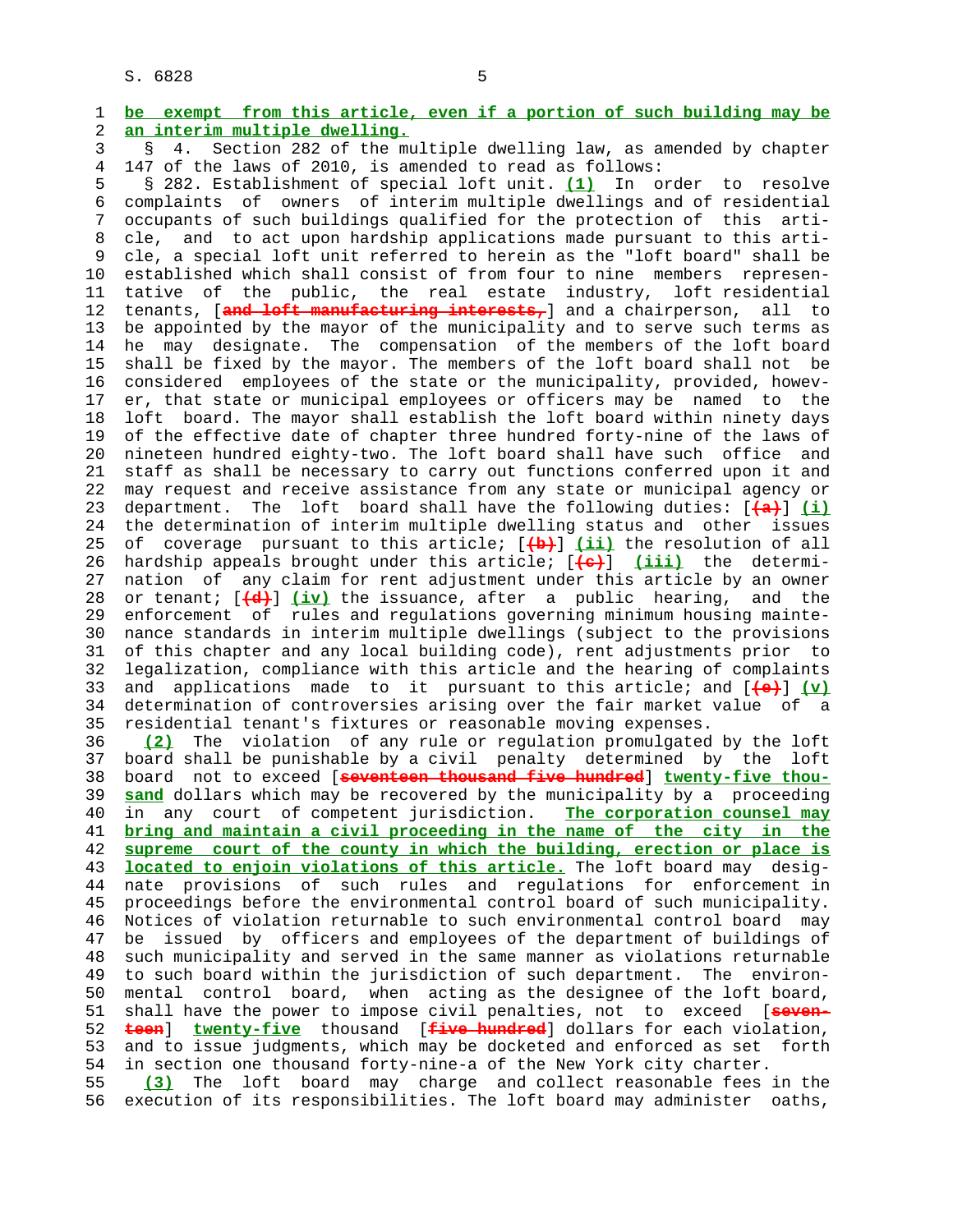1 take affidavits, hear testimony, and take proof under oath at public or 2 private hearings. 3 § 5. Section 282-a of the multiple dwelling law, as amended by section 4 22 of part A of chapter 20 of the laws of 2015, is amended to read as 5 follows: 6 § 282-a. Applications for coverage of interim multiple dwellings and 7 residential units. [**1. All applications for registration as an interim** 8 **multiple dwelling or for coverage of residential units under this arti-** 9 **cle shall be filed with the loft board within six months after the date** 10 **the loft board shall have adopted all rules or regulations necessary in** 11 **order to implement the provisions of chapter one hundred forty-seven of** 12 **the laws of two thousand ten, provided, however, that applications for** 13 **registration as an interim multiple dwelling or for coverage of residen-** 14 **tial units under this article may also be filed for a two-year period** 15 **starting from the effective date of the chapter of the laws of two thou-** 16 **sand fifteen which amended this section. The loft board may subsequently** 17 **amend such rules and regulations but such amendments shall not recom-** 18 **mence the time period in which applications may be filed.** 19 **2.**] Where any occupant has filed an application for coverage pursuant 20 to this article and has received a docket number from the loft board, it 21 shall be unlawful for an owner to cause or intend to cause such occupant 22 to vacate, surrender or waive any rights in relation to such occupancy, 23 due to repeated interruptions or discontinuances of essential services, 24 or an interruption or discontinuance of an essential service for an 25 extended duration or of such significance as to substantially impair 26 habitability of such unit, at any time before the loft board has made a 27 final determination, including appeals, to approve or deny such applica- 28 tion. This section shall not grant any rights of continued occupancy 29 other than those otherwise granted by law. Any agreement that waives or 30 limits the benefits of this section shall be deemed void as against 31 public policy. In addition to any other remedies provided in this arti- 32 cle for failure to be in compliance, in article eight of this chapter, 33 or in the regulations promulgated by the loft board, an occupant who has 34 filed an application with the loft board for coverage under this article 35 may commence an action or proceeding in a court of competent jurisdic- 36 tion, which notwithstanding any other provision of law shall include the 37 housing part of the New York city civil court, to enforce the provisions 38 of this section. 39 § 6. Paragraph (vi) of subdivision 1 of section 284 of the multiple 40 dwelling law, as amended by section 22-a of part A of chapter 20 of the 41 laws of 2015, is amended to read as follows: 42 (vi) Notwithstanding the provisions of paragraphs (i) through (v) of 43 this subdivision the owner of an interim multiple dwelling made subject 44 to this article by subdivision five of section two hundred eighty-one of 45 this article (A) shall file an alteration application on or before March 46 twenty-first, two thousand eleven, or, for units that became subject to 47 this article pursuant to chapter four of the laws of two thousand thir- 48 teen on or before June eleventh, two thousand fourteen, or, **for units** 49 **that became subject to this article pursuant to the chapter of the laws** 50 **of two thousand seventeen that amended this paragraph within nine months** 51 **from such effective date, or** for units in an interim multiple dwelling 52 that were listed on an application for coverage or registration filed 53 with the loft board pursuant to this article or in a court pleading 54 after March eleventh, two thousand fourteen, within nine months of 55 either the date of the initial application for coverage or the date of 56 the loft board's issuance of an interim multiple dwelling number or the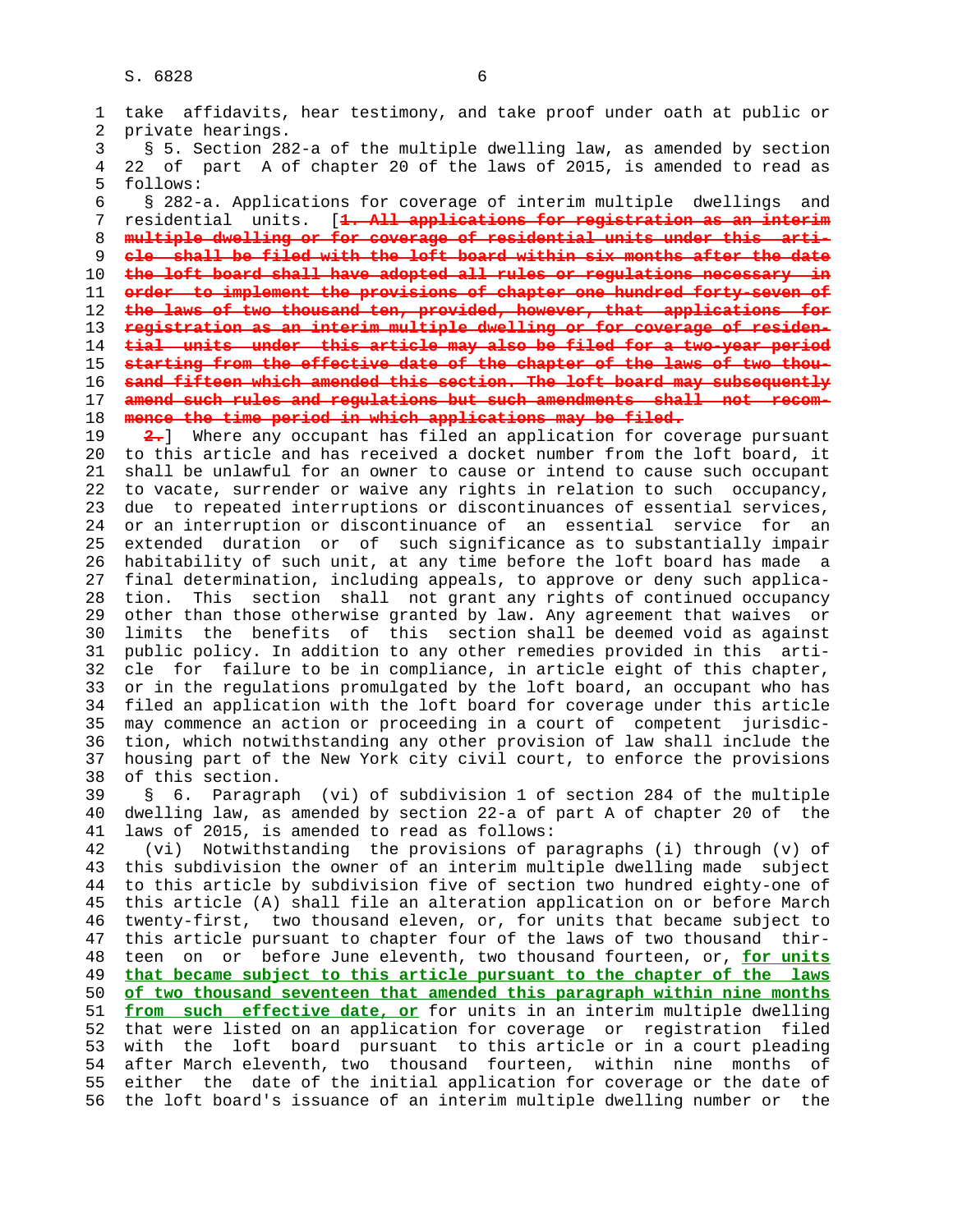1 date of the service of the pleading, whichever is earlier, and (B) shall 2 take all reasonable and necessary action to obtain an approved alter- 3 ation permit on or before June twenty-first, two thousand eleven, or, 4 for units that became subject to this article pursuant to chapter four 5 of the laws of two thousand thirteen on or before September eleventh, 6 two thousand fourteen, or, **for units that became subject to this article** 7 **pursuant to the chapter of the laws of two thousand seventeen that** 8 **amended this paragraph within twelve months from such effective date, or** for units in an interim multiple dwelling that were listed on an appli- 10 cation for coverage or registration filed with the loft board pursuant 11 to this article or in a court pleading after March eleventh, two thou- 12 sand fourteen, within twelve months of either the date of the initial 13 application for coverage or the date of the loft board's issuance of an 14 interim multiple dwelling number or the date of the service of the 15 pleading, whichever is earlier, and (C) shall achieve compliance with 16 the standards of safety and fire protection set forth in article seven-B 17 of this chapter for the residential portions of the building within 18 eighteen months from obtaining such alteration permit, and (D) shall 19 take all reasonable and necessary action to obtain a certificate of 20 occupancy as a class A multiple dwelling for the residential portions of 21 the building or structure on or before December twenty-first, two thou- 22 sand twelve, or for units that became subject to this article pursuant 23 to chapter four of the laws of two thousand thirteen on or before March 24 eleventh, two thousand sixteen, or, **for units that became subject to** 25 **this article pursuant to the chapter of the laws of two thousand seven-** 26 **teen that amended this paragraph within thirty-six months from such** 27 **effective date, or** for units in an interim multiple dwelling that were 28 listed on an application for coverage or registration filed with the 29 loft board pursuant to this article or in a court pleading after March 30 eleventh, two thousand sixteen, within thirty months of either the date 31 of the initial application for coverage or the date of the loft board's 32 issuance of an interim multiple dwelling number or the date of the 33 service of the pleading, whichever is earlier. The loft board may, upon 34 good cause shown, and upon proof of compliance with the standards of 35 safety and fire protection set forth in article seven-B of this chapter, 36 twice extend the time of compliance with the requirement to obtain a 37 residential certificate of occupancy for periods not to exceed twelve 38 months each.

 39 § 7. Paragraph (vi) of subdivision 1 of section 284 of the multiple 40 dwelling law, as amended by chapter 135 of the laws of 2010, is amended 41 to read as follows:

 42 (vi) Notwithstanding the provisions of paragraphs (i) through (v) of 43 this subdivision the owner of an interim multiple dwelling made subject 44 to this article by subdivision five of section two hundred eighty-one of 45 this article (A) shall file an alteration application within nine months 46 from the effective date of [**the**] chapter **one hundred thirty-five** of the 47 laws of two thousand ten [**which amended this subparagraph**]**, or for units** 48 **that became subject to this article pursuant to the chapter of the laws** 49 **of two thousand seventeen that amended this paragraph within nine months** 50 **from such effective date**, and (B) shall take all reasonable and neces- 51 sary action to obtain an approved alteration permit within twelve months 52 from such effective date**, or for units that became subject to this arti-** 53 **cle pursuant to the chapter of the laws of two thousand seventeen that** 54 **amended this paragraph within twelve months from such effective date**, 55 and (C) shall achieve compliance with the standards of safety and fire 56 protection set forth in article seven-B of this chapter for the residen-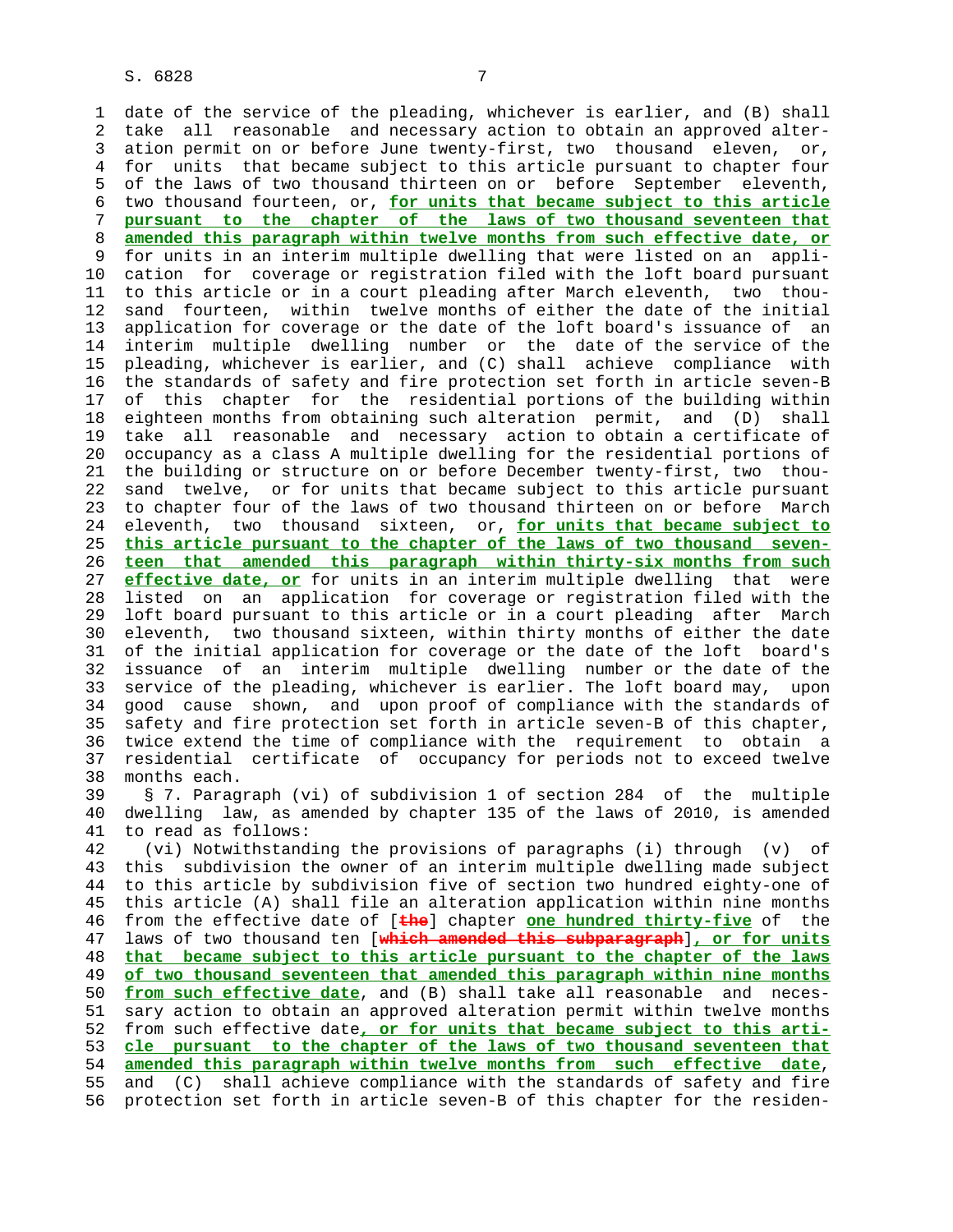1 tial portions of the building within eighteen months from obtaining such 2 alteration permit or eighteen months from such effective date, whichever 3 is later, and (D) shall take all reasonable and necessary action to 4 obtain a certificate of occupancy as a class A multiple dwelling for the 5 residential portions of the building or structure within thirty-six 6 months from such effective date**, or for units that became subject to** 7 **this article pursuant to the chapter of the laws of two thousand seven-** 8 **teen that amended this paragraph within thirty-six months from such effective date**. The loft board may, upon good cause shown, and upon 10 proof of compliance with the standards of safety and fire protection set 11 forth in article seven-B of this chapter, twice extend the time of 12 compliance with the requirement to obtain a residential certificate of 13 occupancy for periods not to exceed twelve months each.

 14 § 8. Paragraphs (vii), (viii), (ix), (x) and (xi) of subdivision 1 and 15 subdivision 2 of section 284 of the multiple dwelling law, paragraphs 16 (vii), (viii), (ix), (x) and (xi) of subdivision 1 as amended by chapter 17 135 of the laws of 2010 and subdivision 2 as added by chapter 349 of the 18 laws of 1982, are amended to read as follows:

 19 (vii) **Notwithstanding the provisions of paragraphs (i) through (vi) of this subdivision the owner of an interim multiple dwelling made subject to this article by subdivision six of section two hundred eighty-one of this article (A) shall file an alteration application within nine months from the effective date of the chapter of the laws of two thousand seventeen that amended this paragraph, and (B) shall take all reasonable and necessary action to obtain an approved alteration permit within twelve months from such effective date, and (C) shall achieve compliance with the standards of safety and fire protection set forth in article seven-B of this chapter for the residential portions of the building within eighteen months from obtaining such alteration permit or eighteen months from such effective date, whichever is later, and (D) shall take all reasonable and necessary action to obtain a certificate of occupancy as a class A multiple dwelling for the residential portions of the building or structure within thirty-six months from such effective date. The loft board may, upon good cause shown, and upon proof of compliance with the standards of safety and fire protection set forth in article seven-B of this chapter, twice extend the time of compliance with the requirement to obtain a residential certificate of occupancy for periods not to exceed twelve months each.**

 39 **(viii)** An owner who is unable to satisfy any requirement specified in 40 paragraph (ii), (iii), (iv), (v), or (vi) of this subdivision for 41 reasons beyond his/her control, including, but not limited to, a 42 requirement to obtain a certificate of appropriateness for modification 43 of a landmarked building, a need to obtain a variance from a board of 44 standards and appeals, or the denial of reasonable access to a residen- 45 tial unit as required by paragraph [**(xi)**] **(xii)** of this subdivision, may 46 apply to the loft board for an extension of time to meet the requirement 47 specified in paragraph (ii), (iii), (iv), (v), or (vi) of this subdivi- 48 sion. The loft board may grant an extension of time to meet a require- 49 ment specified in paragraph (ii), (iii), (iv), (v), or (vi) of this 50 subdivision provided that the owner demonstrates that he/she has made 51 good faith efforts to satisfy the requirements.

 52 [**(viii)**] **(ix)** If there is a finding by the loft board that an owner 53 has failed to satisfy any requirement specified in paragraph (i), (ii), 54 (iii), (iv), (v), or (vi) of this subdivision, such owner shall be 55 subject to all penalties set forth in article eight of this chapter.